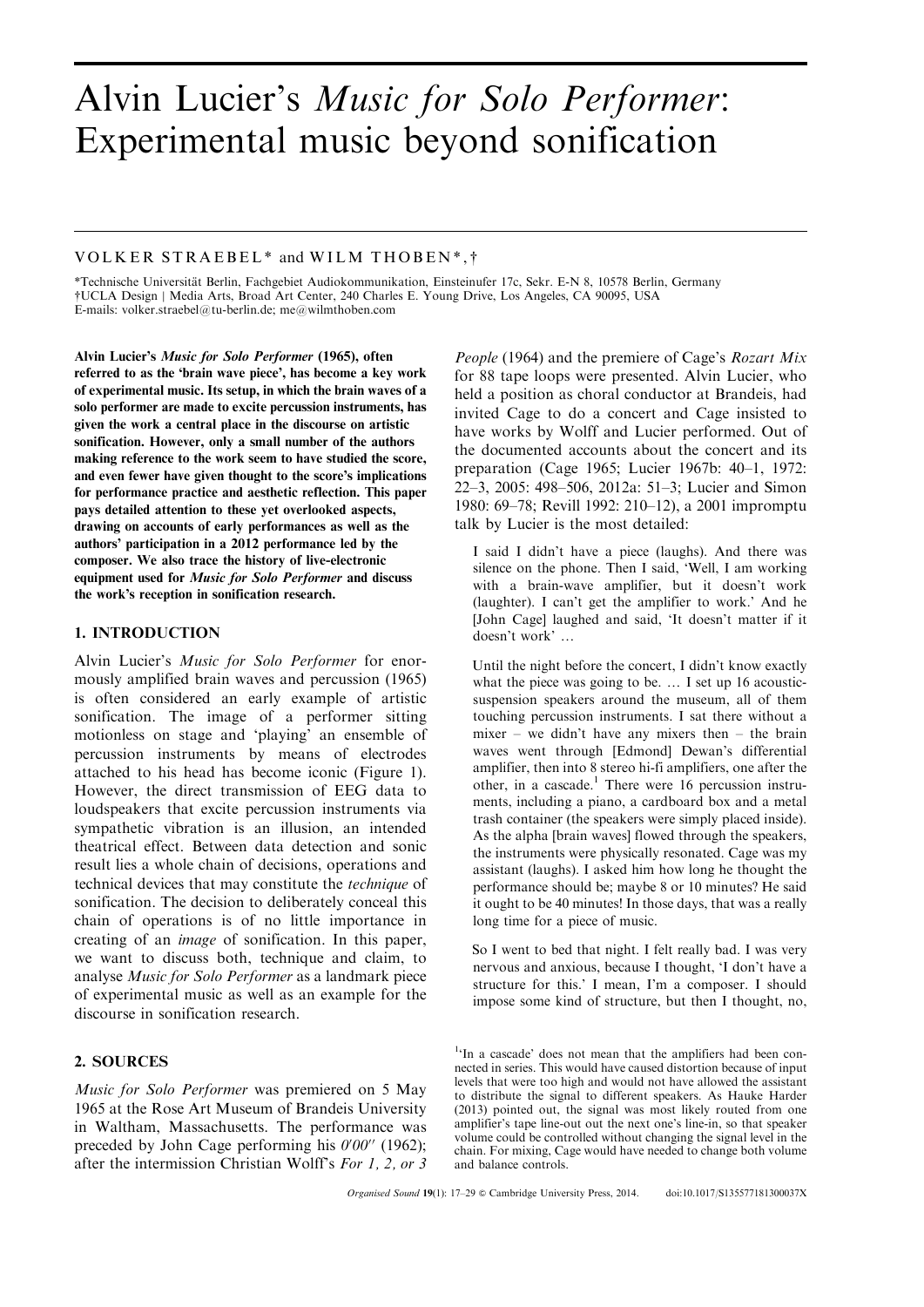<span id="page-1-0"></span>

Figure 1. Alvin Lucier (soloist, left) and John Cage (assistant, right) preparing a performance of Lucier's Music for Solo Performer at the festival John Cage at Wesleyan, 1988. © Special Collections & Archives, Wesleyan University, used by permission.

brain waves are a natural phenomenon. They should just flow out, and I will trust John Cage to move the sounds from one speaker to another. (Lucier [2001](#page-11-0): 29).

#### 2.1. Score

Gordon Mumma, who, like Alvin Lucier, David Tudor and John Tilbury, served as soloist in Music for Solo Performer in the early years (Mumma [1968:](#page-11-0) 69; Simmons [1969:](#page-12-0) 342), remarked in a 1968 essay about the piece how he was surprised that 'as the musical use of elaborate and sophisticated electronic technology increases, passing works of art on to succeeding generations requires reverting to a kind of ancient oral tradition' (Mumma [1968](#page-11-0): 69). Indeed, the verbal score of Music for Solo Performer (Figure 2) was created after the fact, and perhaps not even long before its first publication (Lucier [1980\)](#page-11-0).<sup>2</sup> In early performances the soloists relied on direct instructions from the composer and a shared understanding of live electronics performance practice and experimental music aesthetics. In Mumma's words, they had to '[learn] the work directly from the composer' (Mumma [1968:](#page-11-0) 69), and, based on that knowledge, had to find their own solutions when Lucier wasn't present (for David Tudor's 1967 performance at University of California Davis, see Tudor's 1989 interview (Tudor and Austin [1989\)](#page-12-0), and

#### MUSIC FOR SOLO PERFORMER (1965)

for enormously amplified brain waves and percussion.

The alpha rhythm of the brain has a range of from 8 to 12 Hz, and, if amplified enormously and channeled through an appropriate transducer, can be made audible. It can be blocked by visual attention with the eves open or mental activity with the eyes closed. No part of the motor system is involved in any way. Control of the alpha consists simply of alteration of thought content-for example, a shifting back and forth from a state of visual imagery to one of relaxed resting.

Place an EEG scalp electrode on each hemisphere of the occipital, frontal, or other appropriate region of the performer's head. Attach a reference electrode to an ear, finger, or other location suitable for cutting down electrical noise. Route the signal through an appropriate amplifier and mixer to any number of amplifiers and loudspeakers directly coupled to percussion instruments, including large gongs, cymbals, tympani, metal ashcans, cardboard boxes, bass and snare drums (small loudspeakers face down on them), and to switches, sensitive to alpha, which activate one or more tape recorders upon which are stored pre-recorded, sped-up alpha. Set free and block alpha in bursts and phrases of any length, the sounds of which, as they emanate from the loudspeakers, cause the percussion instruments to vibrate sympathetically. An assistant may channel the signal to any or all of the loudspeakers in any combination at any volume and, from time to time, engage the switches to the tape recorders. Per-

formances may be of any length. Experiment with electrodes on other parts of the head in an attempt to pick up other waves of different frequencies and to create stereo effects. Use alpha to activate radios, television sets, lights, alarms, and other audio-visual devices

Design automated systems, with or without coded relays, with which the performer may perform the piece without the aid of an assistant.

Edmond Dewan, Technical Consultant

## Figure 2. Alvin Lucier, Music for Solo Performer, verbal score (Lucier [1980\)](#page-11-0). © Wesleyan University Press, used by permission.

for John Tilbury's 1969 London performance, see 2.2 below).

In 1968, Mumma mentioned a 'score' (his quotation marks) that Lucier recently had prepared, 'a kit of parts including electrodes, paste, lead-in wires, a differential amplifier and low-pass filter, and an instruction manual [that] awaits verification in the hands of future solo performers' (Mumma [1968:](#page-11-0) 68). It seems like this 'score' was merely a set of devices beyond standard sound amplification equipment but essential for the performance of Music for Solo Performer. <sup>3</sup> As with John Cage's compositions for prepared piano where the composer held on to certain sets of preparation objects, at the time of the work's creation the understanding of what the piece essentially constitutes wasn't yet fully developed. Lucier would specify exact models and brands of equipment (Lucier [1967b](#page-11-0): 40, [1972:](#page-11-0) 24, [1976:](#page-11-0) 60) until it became evident that the devices could be replaced by other models or even other technology that served the same purpose.

<sup>&</sup>lt;sup>2</sup>The reprint (Lucier [2005a\)](#page-11-0) combines paragraphs 3, 4, and 5 of the first publication (Lucier [1980\)](#page-11-0) into one. Also, in the score's first publication the title still reads Music for Solo Performer (1965), the year of creation being part of the title. This is in accordance with other early publications, like the programme leaflet of the 1966 Stockholm performance (Music for Solo Performer, 1965 (Wiggen [1966](#page-12-0): 3)), Lucier's early writings (Music for Solo Performer 1965 (Lucier [1967b](#page-11-0), [1972](#page-11-0)); Music for Solo Performer (1965) (Lucier [1976](#page-11-0))), and Gordon Mumma's accounts (Music for Solo Performer 1965 (Mumma [1968](#page-11-0), [1975](#page-11-0): 331)).

<sup>&</sup>lt;sup>3</sup>In 1972, Lucier described more precisely: 'A performance kit for Music for Solo Performer 1965 is available on a rental basis from the composer. It includes a set of 3 scalp electrodes, 1 tube of electrode paste, 1 Cybersonics Model 301 preamplifier with extra batteries and operating instructions, 1 2-channel tape of processed pre-recorded brain waves and 1 set of performance directions' (Lucier [1972](#page-11-0): 24).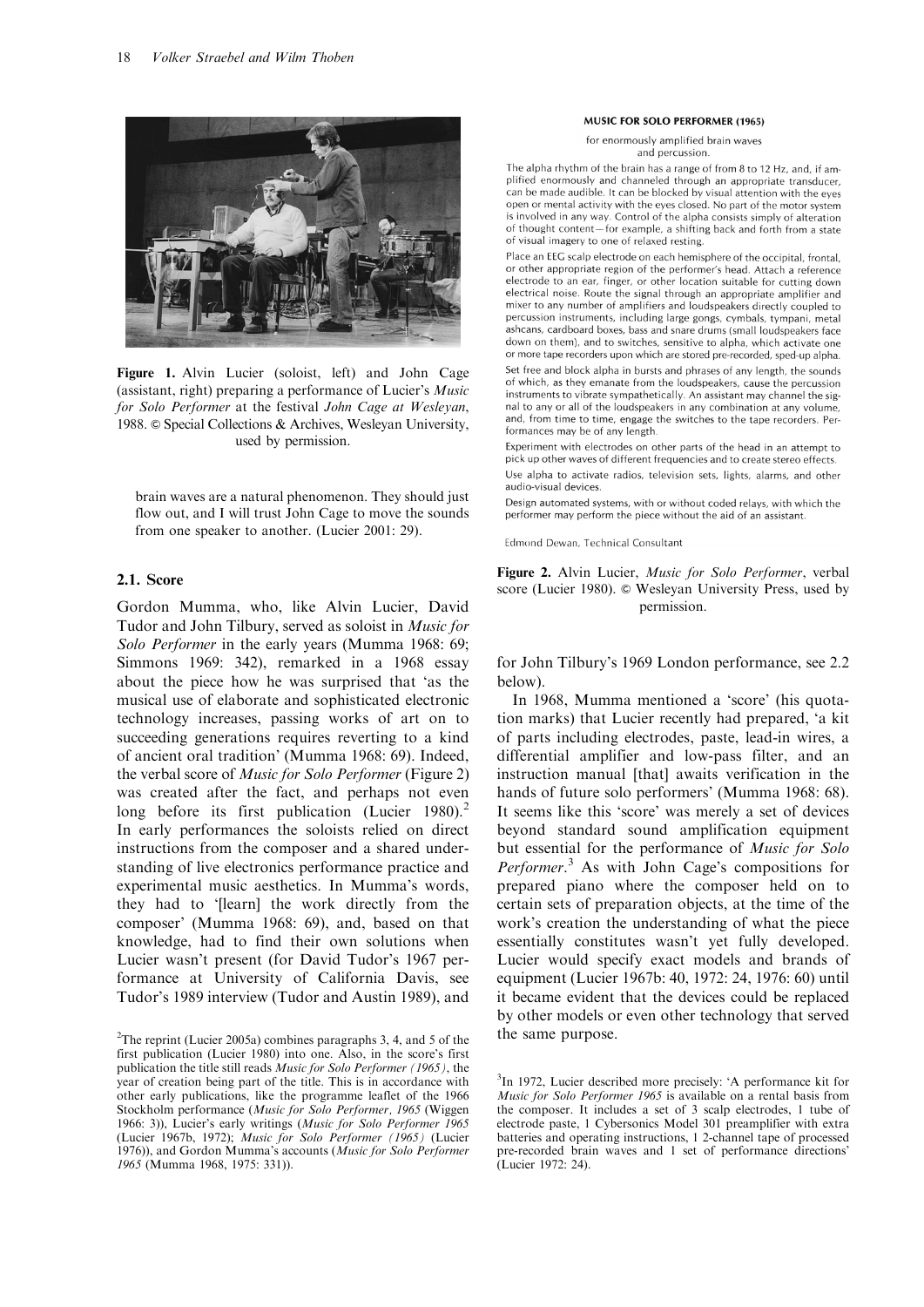After his performance at the Fylkingen-Festival on 21 September 1966 in Stockholm, Lucier contributed a text about Music for Solo Performer to the following year's edition of Fylkingen Bulletin International (Lucier [1967b\)](#page-11-0). The first part presents basically the same information given in the published verbal score, but in the latter part, after the general statements about alpha waves in the first paragraph, Lucier changes the perspective to that of a description of the performance at the Rose Art Museum of 1965 (and the Stockholm performance of 1966). He is avoiding a score's projective imperative in favor of a report's observational past tense.

The second part of the text is entitled 'Remarks and suggestions for future performances' and consists of six numbered paragraphs that encourage the performer:

(1) to use more than two electrodes to pick up brain waves and to attempt to create stereo effects between hemispheres

(2) to use more speakers of various sizes and to use a wider variety of instruments and resonating objects ('including pianos, harps, harpsichords, drums, cymbals, sheets of glass, metals, water and so forth')

(3) to use the threshold switch in a more sophisticated way ('perhaps with relays which could activate several tape recorders in tandem, radios, machinery, television sets, lights, alarms and so forth')

(4) to operate the controls without an assistant

(5) to invent a 'more elaborate signal system' to communicate more detailed instructions to the assistant – or '[on] the other hand, instructions may be dispensed with altogether'

(6) to perform any length of time<sup>4</sup> (Lucier [1967b:](#page-11-0) 41).

Music for Solo Performer is Lucier's first experimental music composition, and it comes as no surprise that the composer who was used to precisely notating his works (even his Action Music for Piano (1962) records the performer's movements in rather precise graphic notation (Lucier [1967a](#page-11-0))) was hesitant to call a verbal description of a performance a score. Lucier's attitude changed as his artistic work developed during the 1960s and 1970s, and he later considered verbal notation a worthwhile approach to communicate a work's essence without restricting the performative process too much. As he recently explained in relation to his Vespers (1970): 'The score specifies a task to be accomplished, not a composer's idea of a fixed object. One would miss so much ... by the presence of specific instructions. There would be no way to pin down the variables. Nor would I want to pin them down. They change themselves as the performance progresses' (Lucier [2012b](#page-11-0): 254).

## 2.2. An early performance

Some remarks on John Tilbury's performance of Lucier's Music for Solo Performer at Purcell Room in London on 25 February 1969 might shed some light on the relation between score and performance before the score's 1980 publication (Lucier [1980](#page-11-0)) when the composer was not immediately involved. A reviewer reports that the 'charming young leather-jacketed pianist [John Tilbury] came on again, but sat in a chair. A solicitous nurse paid attention to the rear of his skull to which two wires were attached. These were linked up to the apparatus and consequent throbs were amplified at different volumes for nearly forty minutes.' The reviewer left after twenty minutes, musing that he 'had been allowed to share in the secret musical thoughts of the performer' (Simmons [1969:](#page-12-0) 342).

While the duration falls into the aforementioned timeframe, two aspects attract attention: The notion of theatrical performance by having a nurse – probably recognisable by her uniform – attaching the electrodes at the back of the head (not the forehead), and the fact that percussion instruments are not mentioned at all. John Tilbury remembered some forty years after the performance the reason for that:

I recall that it was impressively theatrical. Akin to a surgical theatre. I sat centre-stage, I think. Casually but not shabbily attired. After a few moments a moment of drama: a female doctor came on stage, attired appropriately (professionally) in white. I think she was from the Neurology department of a London hospital. She placed the electrodes on my scalp; I can't remember exactly how she fixed them but I seem to recall that some kind of paste was involved. She probably then exited, but I can't recall exactly. I think I was alone on stage for around 40 minutes trying to achieve Samadhi (emancipation from thought). Not that far away from playing Feldman, come to think of it. There were percussion instruments positioned around the Purcell Room. I must have had an assistant or partner who dealt with this aspect of the piece. Could have been Gavin Bryars? There was little or no response from the instruments. I felt I had been inadequate to the task. And yet it was 40 minutes of real drama. The audience was expectant without knowing what to expect. In fact, nothing happened. I recall a kind of hum (throb?) which was generated somewhere, somehow, in the process, but the instruments refused to speak. I recall that the saxophonist Lou Gare, who was in the audience (and a member of AMM at the time), thought it was most compelling and loved every minute of it. But I felt, at the time, that I had failed. (Tilbury [2013](#page-12-0)).

<sup>&</sup>lt;sup>4</sup>That the duration of the performance may be undetermined stands in contrast to the information given before stating that the premiere lasted about forty minutes. A review of a 1966 Boston performance describes the duration as '20 minutes plus' (Gelles [1966](#page-11-0)), while a review of a performance by John Tilbury at Purcell Room in London on 25 February 1969 speaks of 'nearly forty minutes' (Simmons [1969](#page-12-0): 342).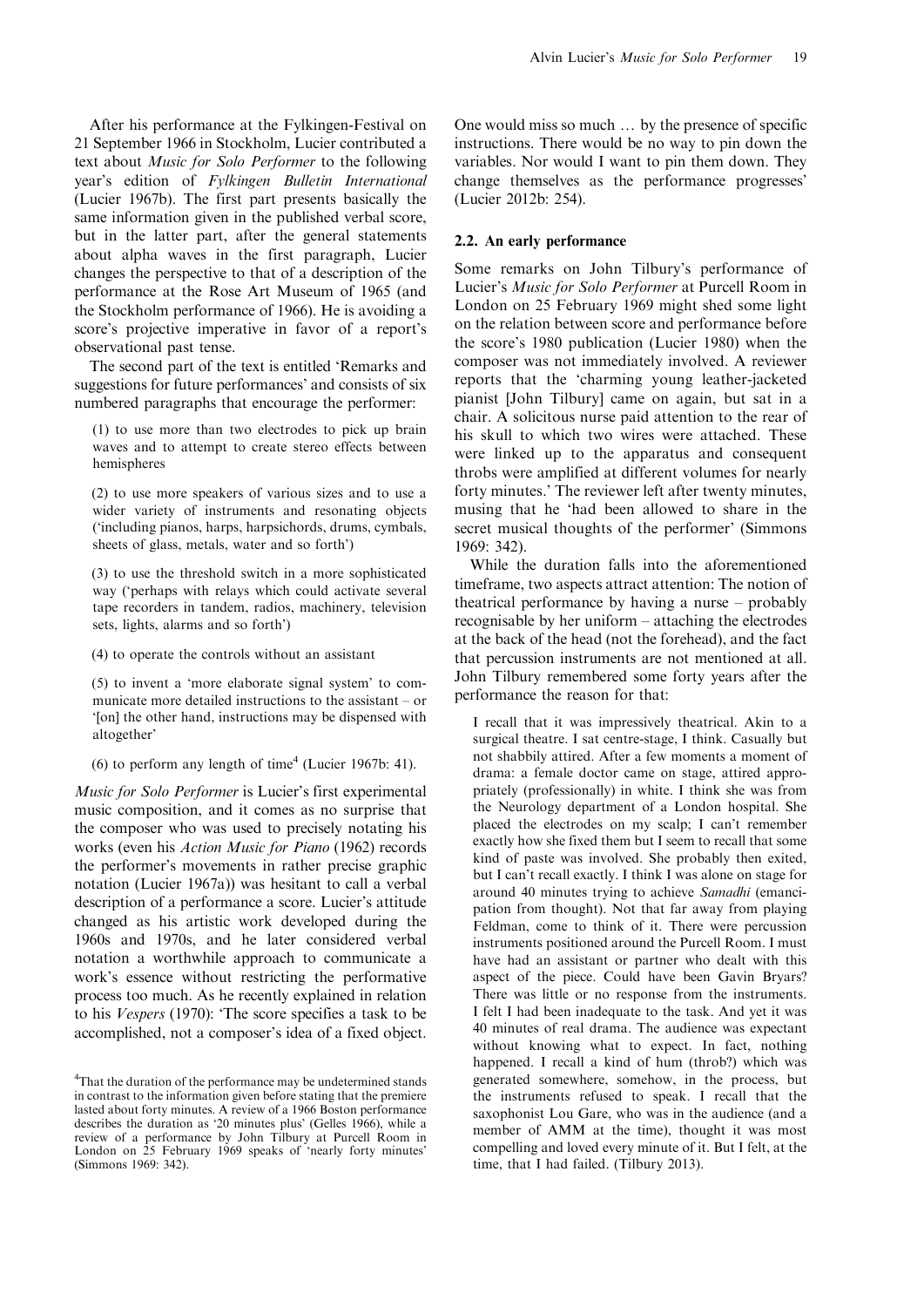Tilbury can't remember 'how [he] got hold of the piece, or what it said. ... [He] did phone Alvin [Lucier] on several occasions ... for advice and suggestions' (Tilbury [2013\)](#page-12-0). The missing link might have been Gavin Bryars, who indeed handled the live electronics:

I think Alvin [Lucier] gave me the pre-amplifier and filters that are needed for the performance of Music for a Solo Performer, and Bob Woolford provided all the amplification and speakers (the amps were always Lux).

For the performance John [Tilbury] decided to make it quite theatrical. We came on to the stage together and he sat in a chair as a nurse, in uniform, attached the three contacts to his scalp – one at the back of the head, the other two on top at the front. He sat perfectly still, with his eyes closed of course (as is necessary to generate the alpha rhythm). We had various resonating materials relating to each of the speakers: I'm pretty sure we had pebbles in the cones of some, there was at least one against a tam tam, and another with a snare drum – and so on.

It took a long time for anything to happen – several minutes – as John [Tilbury] had to clear his mind of any visual imagery. As soon as the very first sounds happened, they stopped almost immediately as John [Tilbury] saw the speakers and their objects in his 'mind's eye', thus arresting the alpha rhythm. But eventually we managed to keep the sound going more or less continuously and I varied the distribution of the channels as we went on. The total duration of the piece was probably around 30 minutes. (Bryars [2013\)](#page-10-0)

These accounts are undecided as to whether or not a written score existed in the late 1960s. In any case, just as Gordon Mumma had pointed out (1968, discussed in 2.1 above), personal communication with the composer remained crucial, and a set of electronic devices personally provided by the composer was used.

# 2.3. Recordings

Composer-supervised recordings of Music for Solo Performer provide information about the work and its performance only to a certain extent. They might be limited in duration due to the nature of the recording media (the 1982 LP versions last 13'30" or  $15'$  respectively (Lucier [1982](#page-11-0))) or the context of their creation (the 1976 video of Music for Solo Performer in Robert Ashley's series of composer portraits Music with Roots in the Aether lasts about  $28'$  (Ashley [2005](#page-10-0))). Also, they might be especially prepared for the recording media, like the recordings on the 1982 LP (Lucier [1982](#page-11-0)). Here, on Side A, Lucier 'recorded and superimposed eight versions of Music for Solo Performer, overlaying pairs of Western Classical and Jazz percussion instruments, as well as a cardboard box and a metal trash can. On Side B Pauline Oliveros recorded four versions, each with a separate World Music percussion orchestra: Indian; West African; Chinese, Japanese and Korean; and Javanese' (Lucier [1982,](#page-11-0) liner notes). Only the 2009 CD release (Lucier [2009\)](#page-11-0) reflects, with a length of  $39'14''$ , the premiere performance's duration.

In most of the composer-supervised recordings we can detect sound from pre-recorded and accelerated alpha waves. $<sup>5</sup>$  In his description of the premiere per-</sup> formance, Lucier states: 'In addition to the speakers, an integrated threshold switch was employed to operate a tape recorder upon which was a tape of pre-recorded brain wave sounds accelerated 5 times to a frequency of 320 cycles' (Lucier [1967b:](#page-11-0) 40; '340 cycles' in Lucier [1972:](#page-11-0) 23). The calculation of the frequency ratio is misleading; what Lucier is actually referring to is that the brain wave recordings were played back in double speed and the result was recorded, and this process was carried out five times. This way the original frequency of 10 Hz, which is within the alpha wave range, was sped up to 320 Hz (10 Hz times  $2^5 = 320$  Hz). However, the tape sounds used on the recordings are about one octave higher. Nicolas Collins [\(2013\)](#page-10-0) recalls 'working with a reel-to-reel tape with one channel of audio as twice as fast/high as the other. We would select one or the other to route to an ordinary (unprepared) speaker. In addition, with reel-to-reel tape recorders one had usually an option of a few different playback speeds, which would further transpose the recording by octaves. I can't be sure the tape was labeled with the "correct" speed, and occasionally the correct speed was not available for a performance anyway.'

Curiously enough, the recording of Music for Alpha Waves, Assorted Percussion, and Automated Coded Relays (Lucier [1989](#page-11-0)), a four-minute offspring from the recording session of the 1982 LP (Lucier [1982](#page-11-0)), does not seem to include any pre-recorded and accelerated alpha waves, even though the title emphasises the control mechanism Lucier mentioned in his description of the use of pre-recorded tape in Music for Solo Performer. Nicolas Collins, who is, with Jack Stang, credited as 'recording engineer' on the 1982 LP (Lucier [1982\)](#page-11-0), reports that a 16-channel audio multiplexer was used that he had built and programmed for Lucier. The device was controlled by

<sup>&</sup>lt;sup>5</sup>About 14'55" to 16'30", 19'00" to 21'40", 24'00" to 24'50", 25'05" to 25'40", 26'40" to 27'20" in (Ashley [2005:](#page-10-0) The Music of Alvin Lucier); 5'30" to 9'00" and 10'00" to 11'50" in (Lucier [1982:](#page-11-0) Side A); 6'00" to 8'10", 21'35" to 23'30", 25'55" to 28'50", 32'55" to 35'50" in (Lucier [2009\)](#page-11-0). Because beginnings and endings are often not precisely perceivable and a clear point of reference does not exist (e.g. the beginning of an LP track), timings are given in a resolution of five seconds. Pauline Oliveros's version of four superimposed recordings (Lucier [1982:](#page-11-0) Side B) is too dense to make out additional sounds from recording media.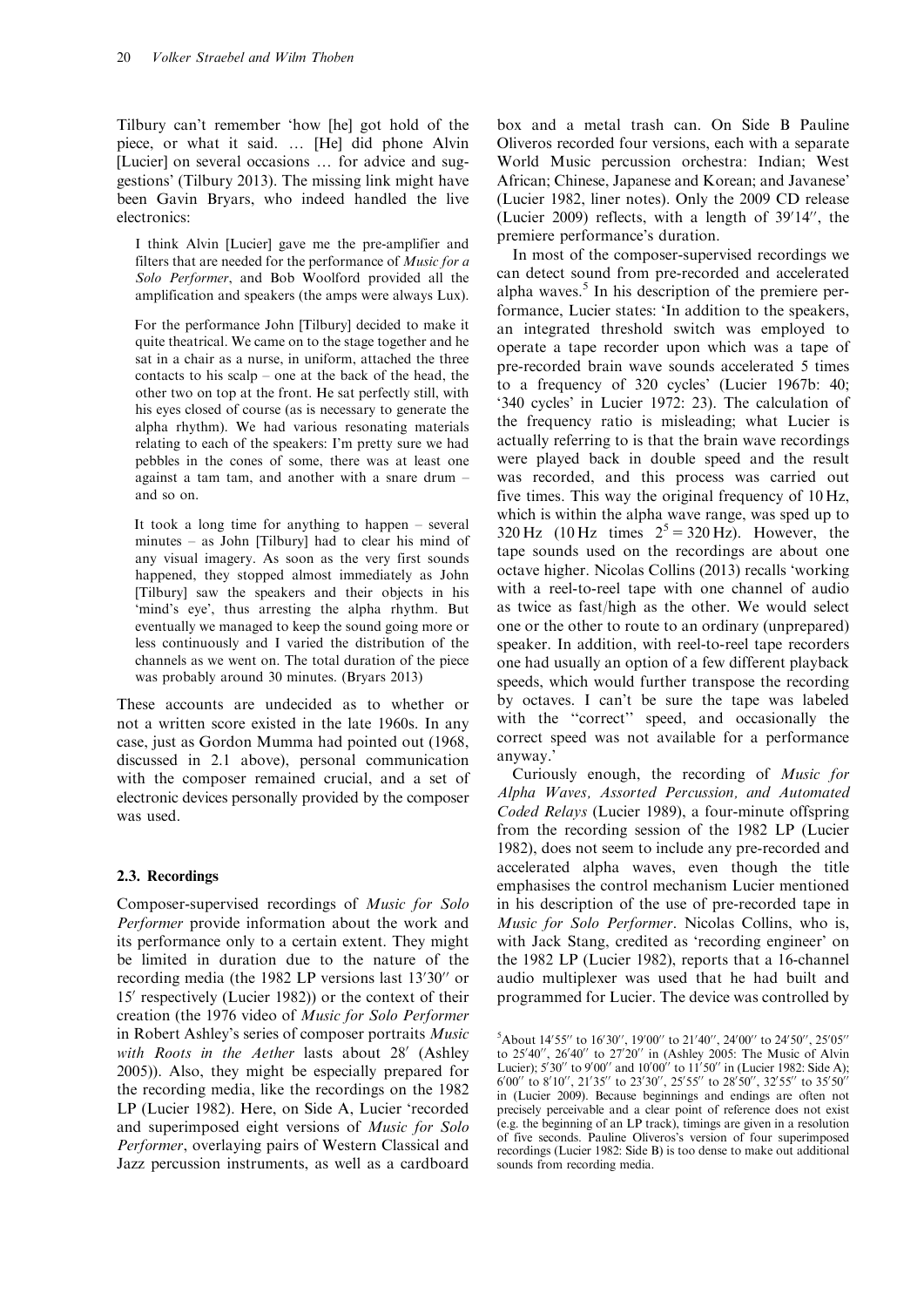

Figure 3. 1976 video of Alvin Lucier's *Music for Solo* Performer, from Robert Ashley's Music with Roots in the Aether (Ashley [2005](#page-10-0): The Music of Alvin Lucier, 16'39"). & Performing Artservices, Inc., New York, used by permission.

a SYM 8-bit microcomputer. It replaced an earlier hardware device Collins had built for Lucier during his undergraduate studies with him at Wesleyan University in 1975 and that would emit 'a huge bang when switching the alpha'. The new device, however, served its intended purpose: 'The software looked for patterns in the alpha and channeled it among the output channels according to an algorithm. For every minute of the performance the composer/performer could preset which channels would be available to algorithm  $-$  i.e., during the first minute only select among the 4 lowest drums; for minutes – play cymbals and gongs; etc.' Nevertheless, Lucier used the device in only a few concerts, insisted on re-titling the recording for its CD release (Lucier [1989\)](#page-11-0), and years later informed Collins that he had 'deleted' that version of the composition from his catalogue of compositions (Collins [2013](#page-10-0)).

While the 1982 LP versions are rather dense and almost no silences occur, the 1976 video as well as the 2009 CD release give space to less active, almost sparse sections. It seems obvious that the LP versions focus on the sounding reality of the piece and the situation of the listener who is detached from the live performance experience with its theatrical aspects. The video, on the other hand – Robert Ashley used the rather new medium's possibilities to its full extent and documented Lucier's performance in one 28-minute shot – celebrates the soloist's sitting in an armchair and his techno-musical setup of brain electrodes, long cable beams and loudspeakers attached to various percussion instruments (Figure 3). The visual atmosphere is so intense that the actual sound is obviously not the sole focus of the video. Still, as Ashley points out today, the aesthetic decision to not edit brings the video itself into the realm of



Figure 4. 1976 video of Alvin Lucier's *Music for Solo* Performer, from Robert Ashley's Music with Roots in the Aether (Ashley [2005](#page-10-0): The Music of Alvin Lucier, 20'22"). & Performing Artservices, Inc., New York, used by permission.

music, avoiding the distanced notion of music documentary.<sup>6</sup>

Unlike in any other composer-supervised recording, the piece is allowed to start slowly while the performer slips into alpha state. Actually, much time is given to the preparation of the performance, and the camera observes closely how an assistant (probably Robert Ashley (Ashley [2013](#page-10-0))) fixes the electrodes to Lucier's head. It takes no less than five minutes for the first sound to appear. When the camera then slowly zooms out and starts wandering among the instruments, the lack of connection between recorded image and sound becomes apparent. The camera pans while the stereo field remains steady. And as much as the camera seems to scan the setup to witness sound production, at just two instances do we actually see an instrument vibrate: a reflection of light on the skin of a bass drum indicates the vibration of the reflecting surface, and at some point the lid of a cardboard box flaps eagerly (Ashley [2005:](#page-10-0) 11'50" and 20'10", Figure 4).

#### 3. SIGNALS

If one is about to analyse Music for Solo Performer in the context of sonification techniques, one needs to spend special attention to the nature of the signals observed and the procedures of their detection and processing. We focus here first on the nature of the brain waves and the amplification devices used in Music for Solo Performer, while questions of loudspeakers and their modification are discussed further down in connection with a 2012 Berlin performance.

<sup>6</sup> 'I've never liked the editing of music I see on TV. It's not ''music.'' It's ''about'' music' (Ashley [2013](#page-10-0)).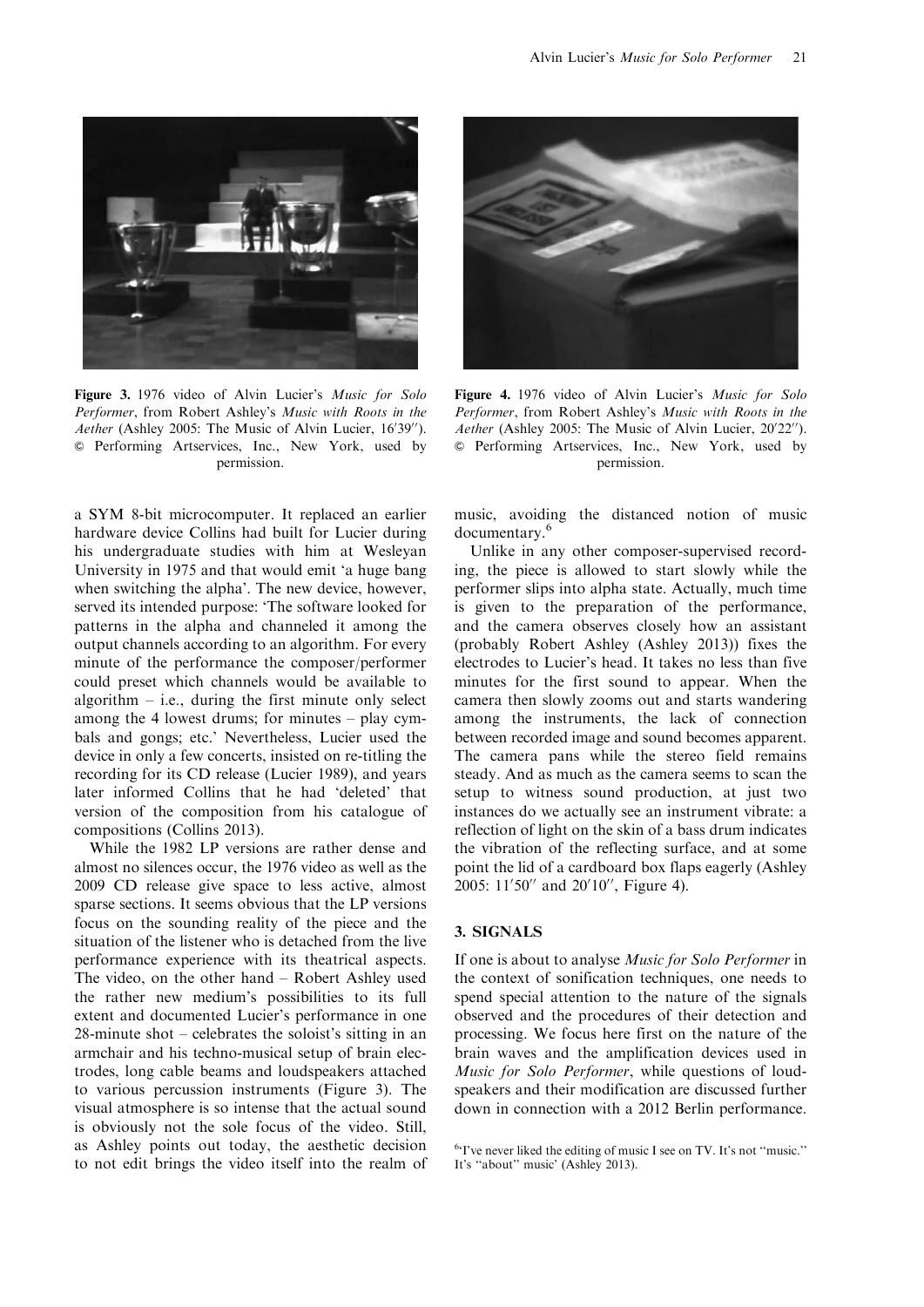## 3.1. Alpha waves

Music for Solo Performer is exclusively based on particular brain waves called alpha waves, alpha rhythms or alpha synchronisation. This signal is used to excite loudspeakers attached to percussion instruments. Alpha waves are sinusoid-like neurological oscillations caused by rhythmical neurological activity in the brain. They vary heavily in frequency and typically fluctuate between 8 and 13 Hz (see, e.g., Shaw [2003:](#page-12-0) 4).

It is traditionally assumed that alpha synchronisation occurs when no information is processed in certain areas of the brain. Consequently it was believed that putting the mind into a state of rest could enable a person to produce alpha waves. The absence of sensory information was one of the explanations for the so-called closing eye phenomenon. For most people it is possible to enhance the amplitude of these waves dramatically simply by their closing their eyes. Opening them again during a present alpha cycle, on the other hand, is often called blocking. Recent studies, however, show that this is not entirely true. Blocking does not always occur and it is assumed that alpha areas of the brain just split up in asynchronously pulsing areas (Shaw [2003:](#page-12-0) 6).

Electroencephalography (EEG) is the favoured method to measure alpha waves in a non-invasive way suitable for musical performance. Electrodes have to be placed on the scalp to record electrical activity of the brain. The smallest possible number of electrodes necessary is three, all of them placed on the forehead: one on each hemisphere of the brain and one in the middle as a reference to the resting potential of the brain. The reference electrode can also be placed on the performer's wrist to ensure the measurement of a voltage decoupled from the brain activity. After the two voltages has been acquired, the difference between the two has to be calculated and amplified to accurately detect the brain activity. This can be achieved by using a differential amplifier, where the reference electrode represents the resting potential of the human body and the sum of all variations of the other electrodes in relation to the reference constitute the brain activity. To determine the frequency band of the brain signals, spectral processing has to be performed. Since the advance of digital equipment, measurements have become more precise due to sophisticated signal analysis algorithms. For medical purposes and more accurate spatial resolution, usually 10 to 20 electrodes or a geodesic setup is used (Miranda [2010](#page-11-0): 156). Generally, the sum of all brain activity is measured.

#### 3.2. Devices

The technology used by Lucier for performing *Music* for Solo Performer is based on a simple neurological EEG measurement device. As described above, three silver electrodes, a high-gain, low-noise differential amplifier and a steep-band or low-pass filter capable of filtering out unwanted harmonics or neighbouring brainwaves are required.

For the initial experiments at Brandeis University with physicist Edmond Dewan<sup>7</sup> two Tektronix Type 122 pre-amplifiers with a built-in band pass filter and an additional band pass filter (a device custom built by the United Transformer Corporation and a Krohn-Hite 330 M filter) were used to obtain the alpha signal (Lucier [1967b:](#page-11-0) 40, 1972: 22–23, 1976: 60).<sup>8</sup> The three electrodes were placed on the forehead of the performer and fixed with a headband. The Tektronix pre-amplifier had a maximum gain range of  $\sim$ 30 dB, so a second one had to be wired in series to achieve enough amplification to boost the signal to a sufficiently high voltage range.

Both differential pre-amplifiers were employed with the reference electrode as a ground signal to amplify the difference between both hemispheres of the brain. Lucier worked with this setup at the premiere and at least one other performance of the piece (Lucier [1967b](#page-11-0)). This equipment, originally built as measurement devices, seems to have been the first choice for early performances because it was available and tested together with Edmond Dewan.

To simplify the electronics and to provide a portable device more suitable for touring, Gordon Mumma and William Ribbens constructed the Cybersonics Differential Amplifier Low Pass Filter, named after their enterprise Cybersonics, which operated in Ann Arbor, Michigan. The device, presented as early as November 1966, contains a differential pre-amplifier with a gain of 40 dB at an input voltage of  $10-25 \mu V$  and a fourth-order low pass filter with a cutoff frequency of 14 Hz (Mumma [1968;](#page-11-0) 15 Hz according to Lucier [1972](#page-11-0): 23). <sup>9</sup> The oscillograph

<sup>7</sup> For a detailed account on Edmond Dewan's role in the creation of Music for Solo Performer and his scientific background see Kahn ([2010, 2013:](#page-11-0) 85–90), as well as Lucier [\(1976](#page-11-0): 60).

 ${}^{8}$ The lowest possible cut-off frequency of the built-in filter in the Tektronix 122 pre-amplifier is  $\sim 50$  Hz, hence the additional filter. The Krohn-Hite  $330 \text{ M}$  filter had an attenuation of  $12 \text{ dB}/\text{octave}$ . Lucier misspelled the company's name in both papers where he mentions this device (Lucier [1967b, 1976\)](#page-11-0). The correct name is 'Krohn-Hite' instead of 'Kronhite'. In his 1972 contribution to the yearbook of the Guildhall School of Music & Drama in London, which is largely based on his Fylkingen article (Lucier [1967b\)](#page-11-0), Lucier, for the only time, mentions a band pass filter that had been custom built by the United Transformer Corporation. According to this account, the device had been used for the premier at Brandeis University and was replaced in a New York performance in November 1966, and therefore might have been used at the Fylkingen Festival in September that year (Lucier [1972:](#page-11-0) 22–3, see also footnote 9).

<sup>&</sup>lt;sup>9</sup>In 1972, Lucier described in detail: 'At the Lincoln Centre Library Auditorium on November 7, 1966, a Cybersonics Model 301 preamplifier with a built-in low pass filter set at 15 cycles per second was used, supplanting both Tektronix preamplifiers and United Transformer Corporation bandpass [sic] filter. This custommade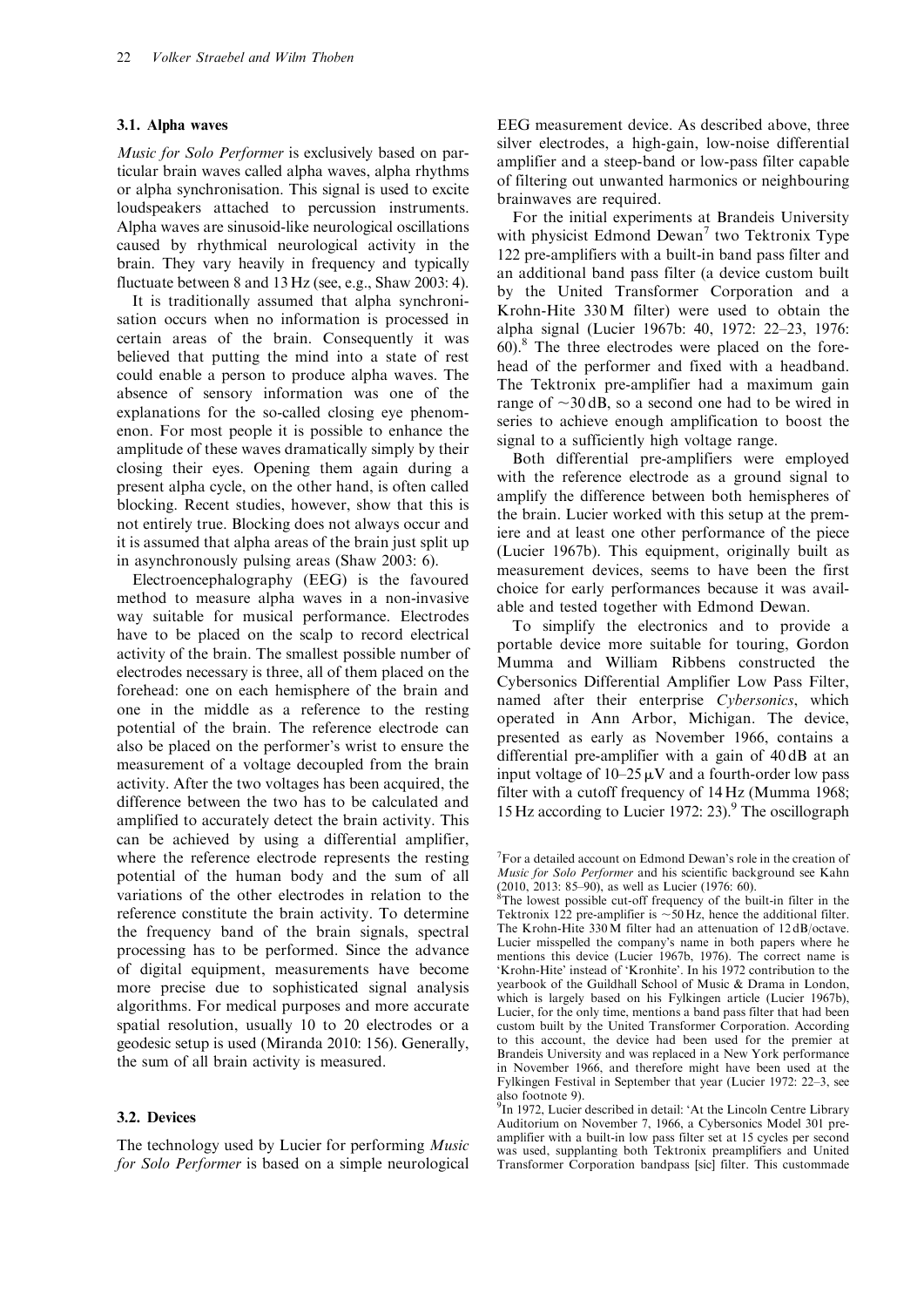

Figure 5. Oscilloscope tracings of amplifier output before and after Cybersonics Differential Amplifier Low Pass Filter (Mumma [1968:](#page-11-0) 68). © University of California Press, used by permission.

of the filtered and amplified output shows that most frequencies above 14 Hz are erased (Figure 5). The signal shown here is a very short excerpt of a longer sequence. Alpha waves are usually produced in bursts, and therefore they have a decaying amplitude envelope. This results in a decrescendo roll of rather steady frequency that excites the percussion instruments.

John David Fullemann, a student of Lucier and founder of Magic Boxes Co, started to work on his own device for amplifying alpha waves in 1974, which he named Alpha Amp I. Fullemann built the device for experimentation on activating LED-lights with brainwaves. Alpha Amp I led to the development of Alpha Amp II in 1975, which was then used for performance ([Figure 6](#page-7-0)). Lucier also purchased one of these amplifiers for Music for Solo Performer. Some improvements were made in regard to the version built by Mumma and Ribbens. Fullemann didn't refer to the Cybersonics amp but invented a similar design. The filter stages were realised with operational amplifiers instead of transistors to decouple the filter stages from each other. Furthermore, the cutoff frequency was pushed to 20 Hz. A headphone output was added, including a limiter stage and a passive volume control to monitor the appearance of alpha waves. Because of the massive amplification of  $\sim60$  dB and the following limiter stage the alpha signal would result in a clicking sound (Fullemann [2013b](#page-11-0)). Fullemann revised this amplifier in 1999 and built version III. The revisions applied to this version include an additional active band pass stage after the fourth-order low-pass filter (Fullemann [2013a](#page-10-0)).

(F'note continued)

It becomes apparent that it is not defined how to measure alpha waves to perform *Music for Solo* Performer. The choice of the cutoff frequency and the steepness of the filters determine the sound of the loudspeakers clapping against the instruments.

If we applied modern digital measurement techniques to *Music for Solo Performer* – in other words, algorithmic pattern detection – the events detected in the occurring bursts would manifest more sparsely. In contrast, filtering the signal doesn't necessarily mean the resulting signal would consist exclusively of alpha bursts. Rather, almost every signal which is recorded by the electrodes, especially noise and interference, will produce output after filter stages, and therefore produce sound on the percussion instruments. Hence the design of the measurement equipment has a tremendous effect on the sonic result.<sup>10</sup>

## 4. PERFORMANCE

To get an inside perspective of the performance practice of Music for Solo Performer, the authors participated in a performance on 23 March 2012 at Haus der Berliner Festspiele during the course of MaerzMusik Berlin. Alvin Lucier performed the soloist's part, while Hauke Harder, Nicolas Collins, Volker Straebel and Wilm Thoben assisted. Nicolas Collins had studied with Alvin Lucier in the 1970s and supervised the electronic part of Music for Solo Performer numerous times, among them the 1976 video and the 1982 LP recordings. Hauke Harder has been realising installations and performances by Lucier since 1995, including Music for Solo Performer,

<sup>[</sup>sic] preamplifier which is much smaller and lighter in weight than the Tektronix preamplifiers and which operates on 2 miniature 15–volt batteries instead of the heavy Tektronix Type 125 Power Supply, proved to be much more convenient for performance purposes' (Lucier [1972:](#page-11-0) 23).

 $10$ In a version of *Music for Solo Performer* realised by Sukandar Kartadinata and Steffi Weismann (2009, Berlin), Kartadinata applied algorithms for actual detection of alpha bursts instead of just routing the filtered signal. The signal was much cleaner and less dense (see Eitel [2012\)](#page-10-0).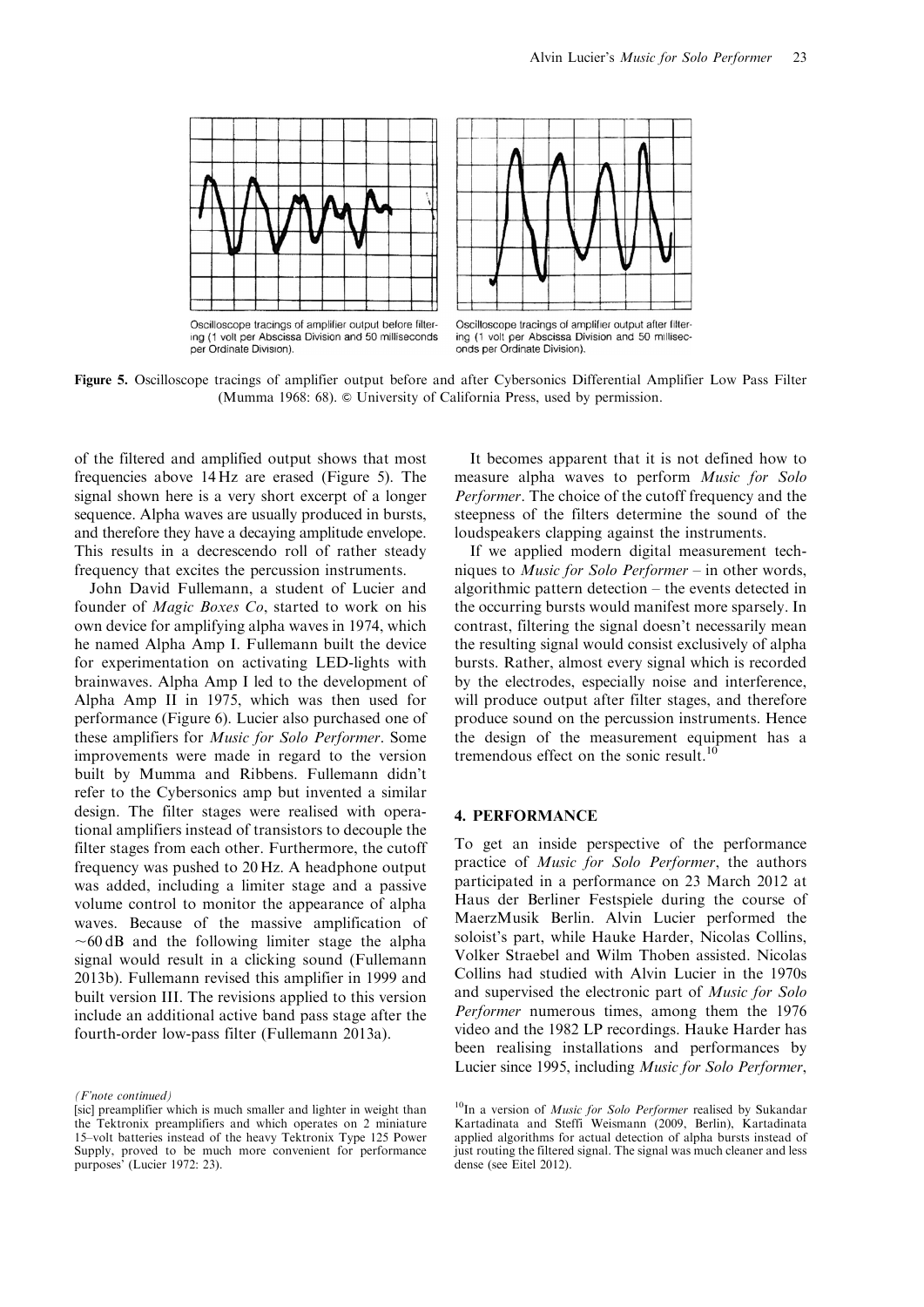<span id="page-7-0"></span>

Figure 6. John David Fullemann's Alpha Amp II (1975). & John David Fullemann, used by permission.

which he did both as Lucier's assistant and as solo performer.

## 4.1. Choice of instruments

The reference for performing the piece was the score and the following list of instruments provided by the composer (Lucier [2012c](#page-11-0)):

- 1 large mixer, 16 outputs
- $\bullet$  16 high-quality speakers, at least 12" diameter
- 2 bass drums
- 2 snare drums
- <sup>&</sup>gt; 2 timpani
- 2 cymbals
- 2 triangles
- 1 tambourine
- 1 large tam tam
- $\bullet$  1 small gong
- $\bullet$  1 grand piano
- <sup>&</sup>gt; 1 cardboard box large enough to contain a speaker
- <sup>&</sup>gt; 1 metal trash can large enough to contain a speaker
- <sup>&</sup>gt; 1 CD player.

The list, which roughly matches the choice of instruments suggested in the score (Lucier [2005a](#page-11-0)), seems to reflect personal preference as the score leaves the choice of instruments and other devices quite open to the performer. Lucier entrusted Hauke Harder and Nicolas Collins to make decisions on the choice of instruments, speakers and preparation in the manner of Lucier's performance practice of this piece. It was agreed not to use a piano because of practical reasons and to prepare smaller speakers in addition to a few 12" devices.

Since the performance took place in a traditional stage and seated audience setting at Haus der Berliner Festspiele, we decided to place the performer midstage and the percussion instruments in a symmetrical setup:

| Stage right     | Stage left      |
|-----------------|-----------------|
| Large bass drum | Large bass drum |
| Cymbal          | Cymbal          |
| Snare drum      | Snare drum      |
| Small timpani   | Large timpani   |
| Tambourine      | Small bell      |
| Triangle        | Triangle        |
| Tam tam         | Large gong      |
| Cardboard box   | Metal trash can |

During the preparation the possibility of placing the instruments amidst the audience was discussed – an arrangement suggested by a flow-chart diagram (Mumma [1968:](#page-11-0) 68; Lucier [1972:](#page-11-0) 24) and applied quite often in preceding performances (Harder [2012\)](#page-11-0). At Haus der Berliner Festspiele, this was impossible due to the architecture and safety regulations of the space.

Additionally, a CD with pre-recorded alpha waves was played back using the stereo speaker system of the venue. The alpha waves were transposed into an audible range.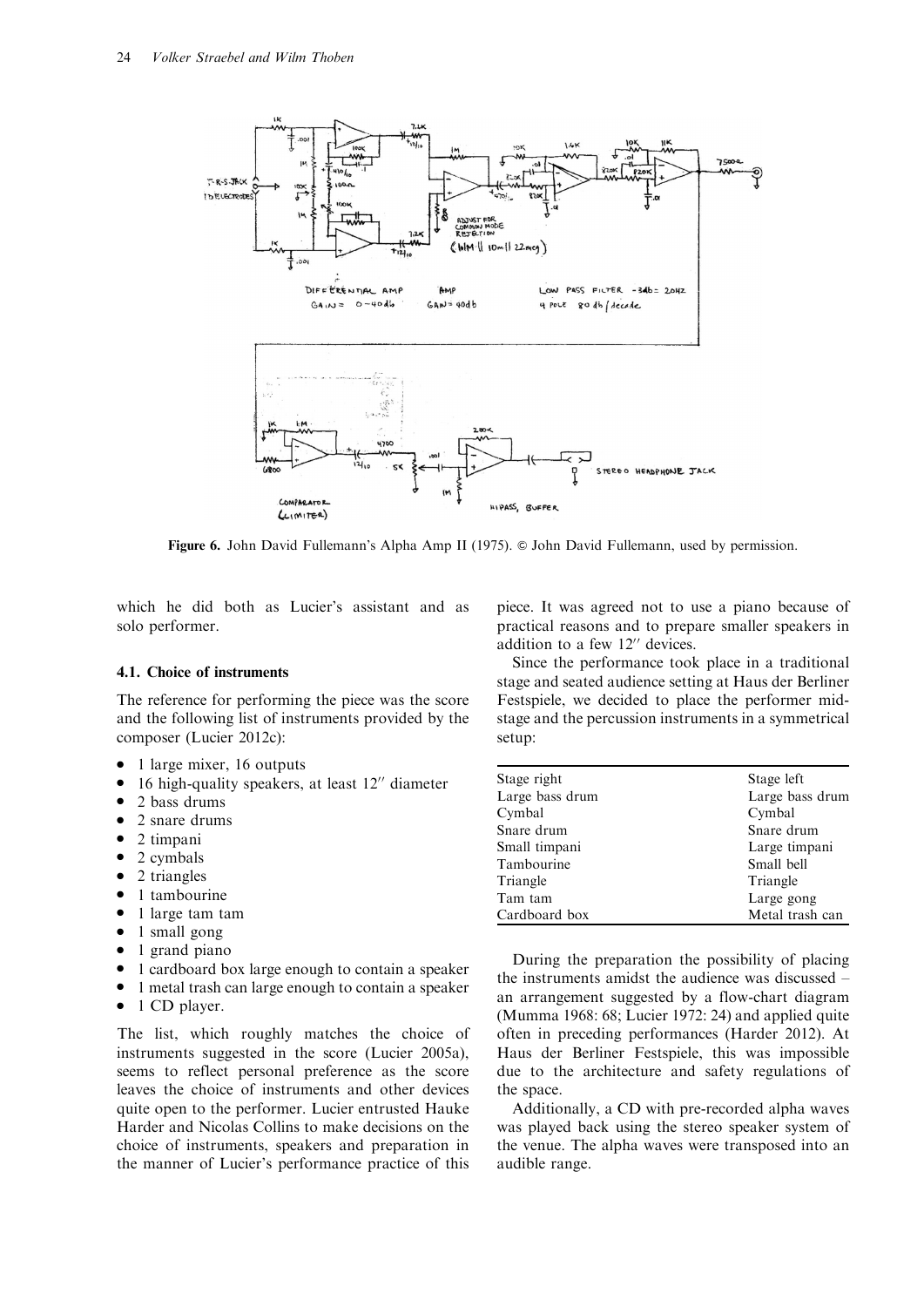

Figure 7. Prepared loudspeaker for Alvin Lucier's *Music* for Solo Performer, MaerzMusik, 23 March 2012, Haus der Berliner Festspiele. Photo: Giuliano Obici. © Giuliano Obici, used by permission.

## 4.2. Speaker preparation

Generally, there seem to be two different approaches on how to activate the resonance of the instruments. Lucier suggests using large 12" speakers placed on or directly in front of the instruments. Ideally, the movement of the membrane should make an instrument resonate without even touching it, but this is rarely possible. Lucier favours cone-type speakers above horn-type speakers since 'the air pressure from the cone excursions will cause the grill cloth to bump in reaction to the bursts of alpha. This bumping effect is an efficient means for resonating these instruments. The composer has found that the KLH Model 4 loudspeaker is fine for this purpose' (Lucier [1972:](#page-11-0) 24).

In another technique employed in several performances of the piece done by other performers, solenoids or prepared speakers are used to activate the instruments. On the 1982 LP recording (Lucier [1982\)](#page-11-0), Collins used solenoids to play metalophones. Later he would add cork to the speaker cones to get a more mallet-like sound (Collins [2013\)](#page-10-0). Harder started preparing small speakers with different material for his performances of Music for Solo Performer in 2007 and has continued using this technique (Harder [2013\)](#page-11-0). For the Berlin performance, we decided to mount several  $7-9$ <sup>"</sup> speakers on microphone stands and prepared them with small spherical-shaped objects like wood, cork, rubber, plastic or bare metal screws. Similar to Harder's technique, a small cardboard tube with a plastic cap was fixed onto the membrane with rubber bands (Figure 7). Depending on which instrument was to be excited, an appropriate material was chosen: in other words, a screw for the gong or a wooden ball for the cymbals. During setup instruments were tested one by one and adjustments were made. Usually the distance, material and position would be changed according to the personal sonic preferences of the participants. Most of the decisions were made before the composer joined the rehearsal. When he did, Lucier just commented and adjusted a few speakers himself. He chose to abandon a few of the preparations in favour of letting the bare membrane almost touch the drumhead of the timpani. The sound of flapping rubber on the timpani enabled us to produce more low-frequency content and less dominant transients.

#### 4.3. Formal organisation

The form and length of the piece are not determined by the score, but it seems like Lucier has established a repeating framework for deciding how the piece is going to be performed.

Nicolas Collins and Hauke Harder were each operating eight instruments on eight faders at the mixing desk on the opposite side of the hall. Each assistant played the instruments on one side of the stage.

After the initial adjustments of the individual speakers had been completed, Lucier gave both assistants instructions on which instruments to activate at the beginning and which at the end of the piece. Furthermore it was decided that a climax in terms of density and loudness should happen in the second half of the piece. This loose improvisatory framework was used for a first run-through of the piece. During that run-through the composer would intervene when he liked or disliked what the assistants did. Other decisions made about the formal architecture were to have the gong almost as the only activated instrument for nearly five minutes at some point in the performance or the moment when the recorded and transposed alpha waves were to be played back on the regular speaker system of the hall. These were memorised and repeated in the next run-through and the performance.

Reconsidering the above-mentioned observations we see that the assistants play a crucial role in how the performance of the piece comes into being. The choice of instruments, the speaker setup and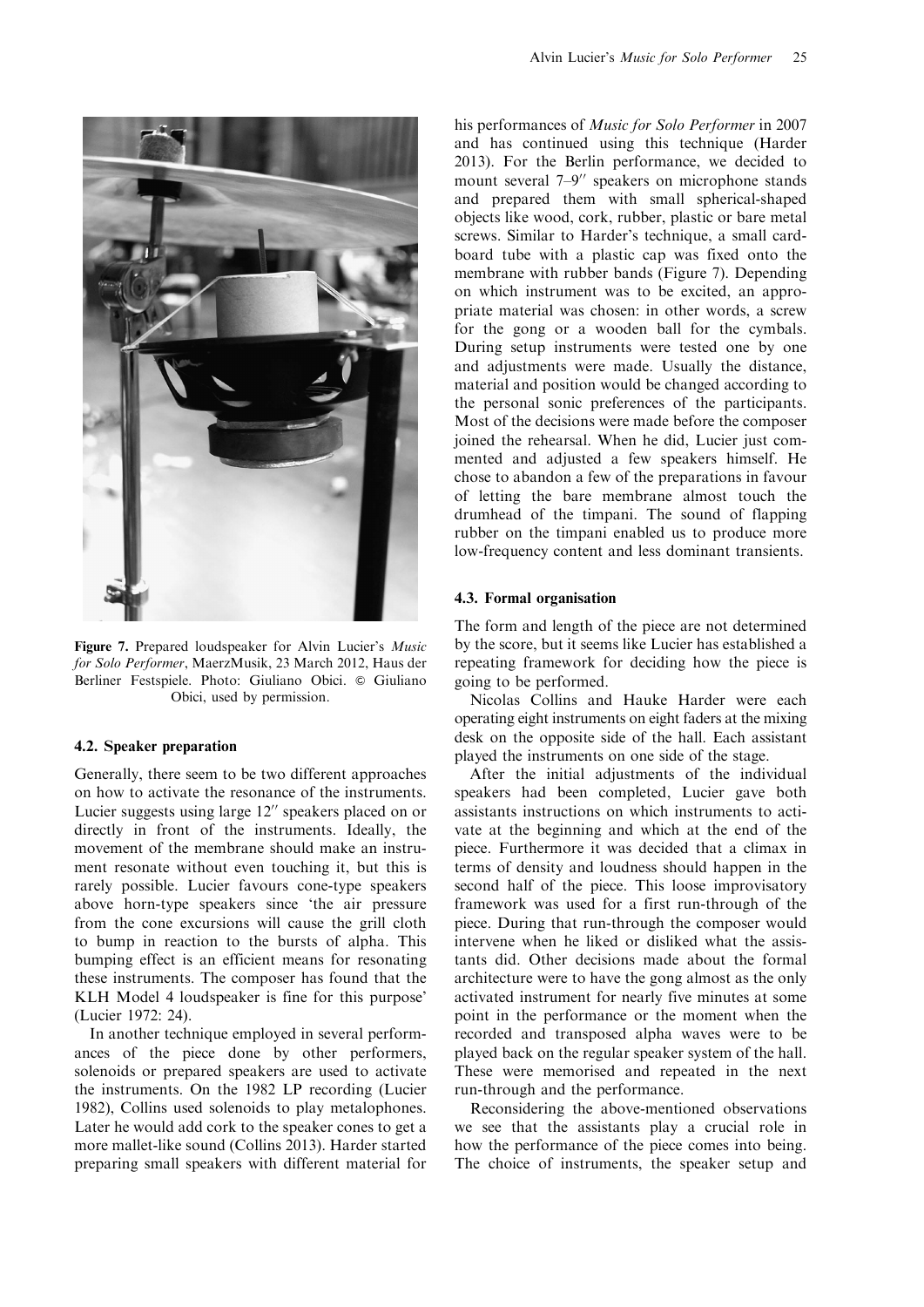preparation, as well as parts of the formal organisation are decided upon and played, in large part, by the non-stage performers.

# 5 SITUATING 'MUSIC FOR SOLO PERFORMER'

The analysis of the score of Lucier's Music for Solo Performer, its performance practice and the technology involved have revealed a far more complex situation than the direct transformation of alpha signals into resonating percussion sounds. However, it is this image of the direct translation of brain activity into sound that gives reason for the work's fame and its perception in sonification research.

Over the years, the composer seems to have taken different perspectives on this issue. In 1971 he emphasised the musical decisions he was making: 'I learned that by varying both short bursts and longer sustained phrases of alpha plus making musical decisions as to the placement of loudspeakers, choice of resonant instruments or objects, volume control, channeling and mixing, I was able to get a wide variety of sonorities as well as retain the natural physical quality that seemed asked for by the sound source itself' (Lucier [1976](#page-11-0): 61).

Later, Lucier withdrew from the concept of making artistic decisions in terms of musical form and sound production: 'In making Music for Solo Performer (1965), I had to learn to give up performing to make the performance happen. By allowing alpha to flow naturally from mind to space without intermediate processing, it was possible to create a music without compositional manipulation or purposeful performance' (Siegmeister, Lucier, and Lee 1979: 287). No wonder that in the 1976 video the assistant remains invisible.<sup>11</sup> We only see his hands when in the beginning he attaches the electrodes to Lucier's head.

On the other hand, Lucier explained that he 'didn't want to show mind control ... Discovery is what I like, not control. I'm not a policeman. I always thought of splicing alpha waves, or cutting them up in a studio  $\ldots$  as being a brain surgeon – and I'm not a brain surgeon. So I completely eschewed that form ... and let that alpha just flow out, and the composition was then how to deploy those speakers, what instruments to use' (Lucier and Grimes [1986:](#page-11-0) 59), quoted in (Dewar [2009](#page-10-0): 163). The role of the assistant remained a crucial, yet precarious one, as Collins reports: 'When I assisted he [Lucier] never spoke of trying to shape the piece with his alpha ''performance'', but made it clear that the form of the concert was really in the hands of the assistant – hence the sometimes awkward to and fro before and after rehearsals and concerts' (Collins [2013](#page-10-0)).

## 5.1. Music in sonification discourse

Neither the role of the assistant, who controls the flow of the alpha signal to loudspeakers and percussion instruments, nor the very fact that musical decisions are made during the work's performance are mentioned in most writings that refer to Music for Solo Performer as an early example of artistic sonification (Rosenboom [1997:](#page-11-0) 10; Schoon and Dombois [2009](#page-11-0): 2; Kahn [2010](#page-11-0), [2013;](#page-11-0) Miranda [2010:](#page-11-0) 157–8; Grond and Berger [2011:](#page-11-0) 391; Mullen, Warp and Jansch [2011](#page-11-0): 469; Grond and Hermann [2012:](#page-11-0) 216). Just a few scholars address the impact of the technology involved (Mumma [1968;](#page-11-0) Kahn [2010, 2013;](#page-11-0) Pickering [2010](#page-11-0): 85), and only musically informed authors address the role of the assistant (Mumma [1968;](#page-11-0) Dewar [2009:](#page-10-0) 160; Rogalsky [2010:](#page-11-0) 135).

Already in one the founding texts of the sonification discourse, 'An Introduction to Auditory Display' by Gregory Kramer [\(1994\)](#page-11-0), a close connection between sonification and music is made, right at the time when sonification was about to be established as a tool for research and a field of study. Kramer uses a motto by Sufi teacher Hazrat Inayat Khan (1882–1927) from his *Mysticism of Sound and Music* – 'in the realm of music the wise can interpret the secret and nature of the working of the whole universe' (Khan [1996:](#page-11-0)  $6$ ) – but replaces, without mentioning the change, 'music' with 'sound', thereby broadening the perspective considerably (cf. Straebel [2010:](#page-12-0) 292). In the aftermath, the International Community for Auditory Display (ICAD) has established a strong tradition of artistic sonification (of often questionable artistic quality), and only recently have scholars addressed the distinction of scientific and artistic sonification more thoroughly (Sterne and Akiyama [2012](#page-12-0): 547–53; Supper [2012](#page-12-0): 252–61) or critically (Vickers and Hogg [2006;](#page-12-0) Hermann [2008\)](#page-11-0).

While arguing about different approaches to the definition of sonification and its connection to music, these authors usually don't question their understanding of what music is. Grond and Hermann ([2012\)](#page-11-0) state that 'we can speak of sonification when sound is used as a medium that represents more than just itself. In other words, sound becomes sonification when it can claim to possess explanatory powers; when it is neither solely music nor serves as mere illustration' (213). But what does it mean for sound to be 'solely music'? It seems that the authors set the concept of absolute music as a self-evident definition, thereby rejecting those concepts where

<sup>11</sup>Robert Ashley explained, 'I didn't show the mixing board or Nic[olas] Collins because it didn't seem right for the piece. In most cases [of the performances presented in Ashley's Music with Roots in the Aether (Ashley [2005\)](#page-10-0)] the "mixing" is done by one of the performers; when the ''mixing'' is actively shaping the piece, which I think is not the case with Nic[olas Collins] in the Lucier' (Ashley [2013](#page-10-0)).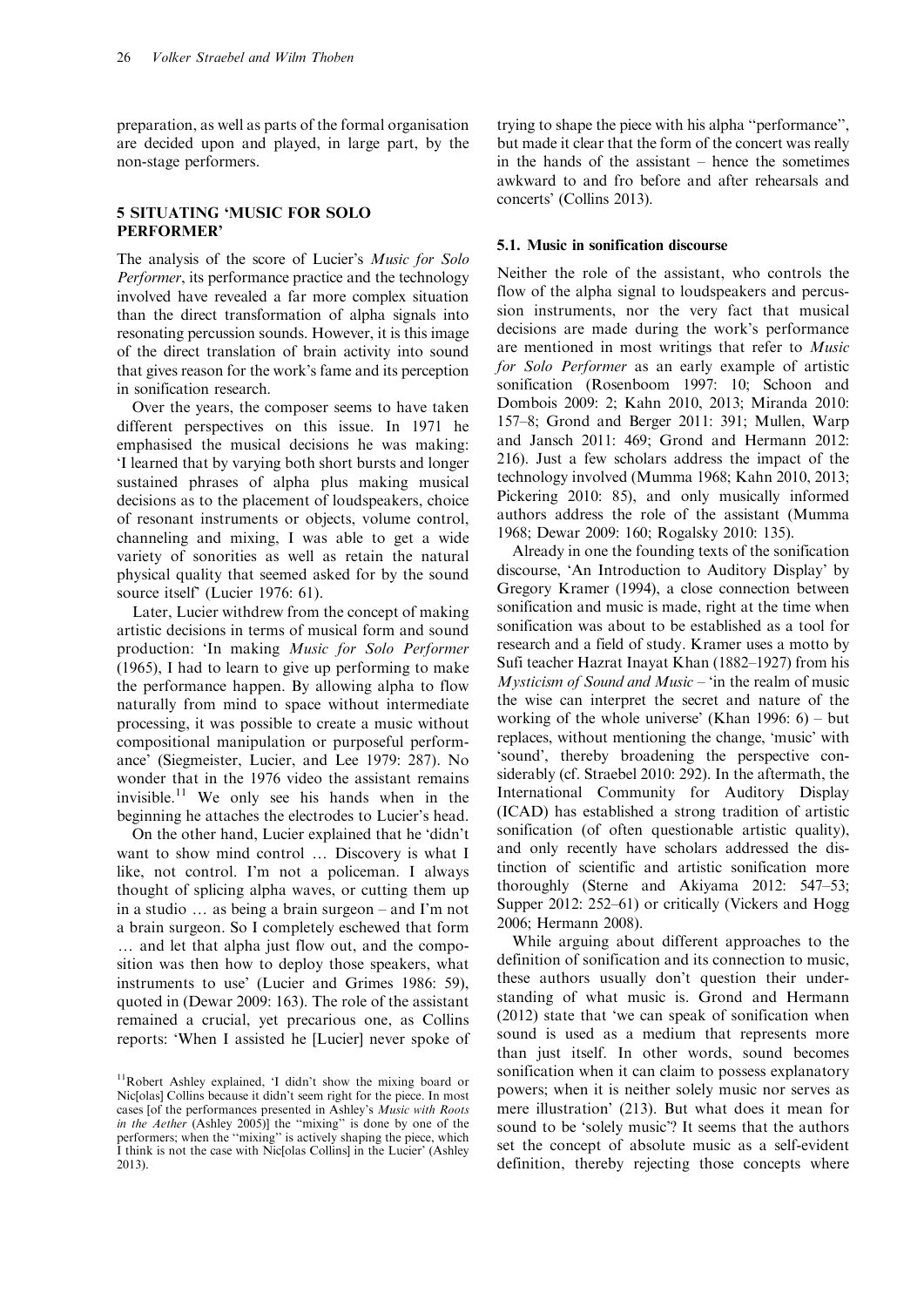<span id="page-10-0"></span>music articulates entities beyond its sounding reality, may they be traditions of the art form, connotations of music history and theory, programmes or narratives, and so forth.

#### 5.2. Music beyond the audible

Where Grond and Hermann ([2012\)](#page-11-0) argue that 'data inspired music  $\ldots$  cannot be reduced to music' (216), we claim that conceptual music cannot be reduced to sonification. The reception of Music for Solo Performer in the sonification community focuses almost exclusively on the aspect of signal production, but little thought is given to the performative aspect of the work, the explicitly musical decisions made during preparation and performance, or the role of the assistant. On the contrary, scholars have felt the urge to stress that '[in] Music for Solo Performer data are not used to make brain activity understandable but rather to emphasize the nature of thoughts and mental processes' (Grond and Hermann [2012](#page-11-0): 216). For our understanding, even this is asking too much. Why would Lucier address the 'nature of thoughts and mental processes' by using alpha waves to play a percussion piece?

The composer who has deliberately created the aura of a solo work by '[giving up] performing to make the performance happen' (Siegmeister et al. [1979:](#page-12-0) 287) is not to blame for an ill-informed interpretation, since giving (or not giving) secondary information about the piece is part of his artistic activity. The degree to which the work of art appears enigmatic is suggested by the artist. Music encompasses much more than mere sound. Its context, the aspects of its presentation and performance are an integral part of its very existence.

'You see, one of the inaccuracies of the title is that it's not really for solo performer. You need someone to run the amplifiers, to pan the sounds around, to turn on one loudspeaker and then turn on another, and I've always, except once in Stockholm, $^{12}$  done it with another player, an assistant' (Lucier and Simon [2005:](#page-11-0) 52). The automation of this process, suggested by the composer in the score, never became part of Lucier's performance practice, but has been realised by other performers in recent years. Instead, the performance of Music for Solo Performer is a subtle play of hidden communication between soloist and assistant. This ensures the quality of the work on the level of musical integrity in terms of musical form (development, contrast, structure, etc.) and sonic surface (interesting sounds, diversity of sounds and rhythms, etc.) as well as on the level of performance with its creation of the image of a solo performer controlling the sounds by the mere activity of his thinking.

## **CONCLUSION**

Alvin Lucier's Music for Solo Performer is a work of experimental music that can be reduced to neither its method of sound production nor its sonic reality. Our analysis of the score, the technical devices used by the composer and his peers, and the composer's performance practice have given emphasise to the musical aspects at work. Music for Solo Performer is by no means a scientific setup where brain waves are automatically transformed into percussion sounds, but an artistic situation that asks for musically sensitive performers and assistants. The iconic image of a soloist performing motionlessly and relying only on brain waves to control percussion instruments is an artistic creation by the composer, not the technical reality of the piece. If Music for Solo Performer makes reference to sonification, it does so by establishing a framework of aesthetic reception beyond mere sensual perception. Therefore, in this case sonification needs to be understood as a result of artistic production, not as its means.

## Acknowledgements

We would like to thank Alvin Lucier, Nicolas Collins and Hauke Harder for allowing us to join them in the concert performance of Music for Solo Performer at Haus der Berliner Festspiele, 23 March 2012 during the course of the festival MaerzMusik, as well as its artistic director Matthias Osterwold for the opportunity. We also thank Robert Ashley, Gavin Bryars, Nicolas Collins, John David Fullemann, Hauke Harder, Sukandar Kartadinata, David Revill and John Tilbury for generously sharing their recollections and thoughts.

#### **REFERENCES**

- Ashley, R. 2005. Music with Roots in the Aether [1976]. New York: Lovely Music DVD7701-7, 7 DVDs.
- Ashley, R. 2013. Email to Volker Straebel, 26 August 2013.
- Bryars, G. 2013. Email to Volker Straebel, 10 September 2013.
- Cage, J. 1965. Correspondence and Notes re Rozart Mix for Magnetic Tape. New York: Henmar Press, score.
- Collins, N. 2013. Email to Volker Straebel, 22 August 2013.
- Dewar, A.R. 2009. Handmade Sounds: The Sonic Arts Union and American Technoculture, PhD thesis. Wesleyan University, Middletown, CT.
- Eitel, V. 2012. The Empress of Sound: 5 Soli für/von Alvin Lucier. In MAP. Media/Archive/Performance, 3 (April 2012). http://www.perfomap.de/map3/kapitel1/ the-empress-of-sound (accessed 14 August 2013).

<sup>&</sup>lt;sup>12</sup>Lucier is referring to his performance at Tekniska Museet, Stockholm, 21 September 1966, during the course of the festival Fylkingen: Visions of the Present (see Wiggen [1966](#page-12-0); Lucier [1967b,](#page-11-0) [1972\)](#page-11-0).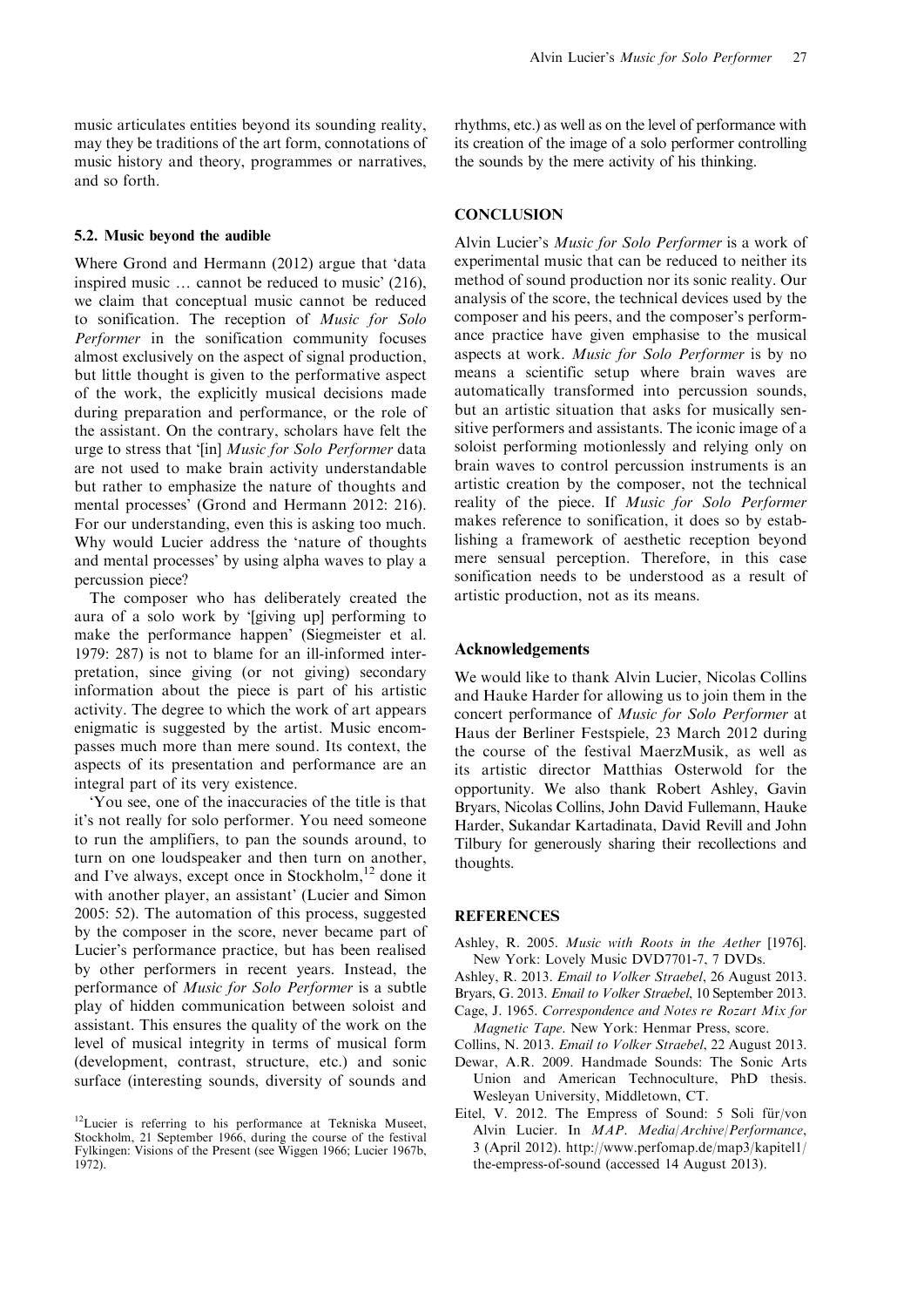- <span id="page-11-0"></span>Fullemann, J.D. 2013a. Email to Wilm Thoben, 3 January 2013.
- Fullemann, J.D. 2013b. Email to Wilm Thoben, 4 September 2013.
- Gelles, G. 1966. Electronic Concert Not Very Amusing. Boston Globe, 27 February, 26.
- Grond, F. and Berger, J. 2011. Parameter Mapping Sonification. In T. Hermann, A. Hunt and J.G. Neuhoff (eds.) The Sonification Handbook. Berlin: Logos, 363–97.
- Grond, F. and Hermann, T. 2012. Aesthetic Strategies in Sonification. AI & Society 27(2) (May): 213-22.
- Harder, H. 2012. Personal communication to Wilm Thoben, March 2012.
- Harder, H. 2013. Email and personal communication to Volker Straebel, 30 August 2013.
- Hermann, T. 2008. Taxonomy and Definitions for Sonification and Auditory Display. Proceedings of the 14th International Conference on Auditory Display. Paris, France 24–27 June.
- Kahn, D. 2010. Alvin Lucier, Edmund Dewan und 'Music for Solo Performer'. In D. Gethmann (ed.) Klangmaschinen zwischen Experiment und Medientechnik. Bielefeld: Transcript, 211–29.
- Kahn, D. 2013. Earth Sound Earth Signal: Energies and Earth Magnitude in the Arts. Berkely, CA: University of California Press.
- Khan, H.I. 1996. The Mysticism of Sound and Music. Boston: Shambhala.
- Kramer, G. 1994. An Introduction to Auditory Display. In G. Kramer (ed.) Auditory Display: Sonification, Audification, and Auditory Interfaces. Sante Fe Institute Studies in the Sciences of Complexity. Proceedings 18. Reading, MA: Addison-Wesley, 1–77.
- Lucier, A. 1967a. Action Music for Piano, Book I, 1962. Don Mills, ON: BMI Canada, score.
- Lucier, A. 1967b. Musik för solist/Music for Solo Performer. Fylkingen Bulletin: International Edition. Art and Technology II 2: 16–7/40–1.
- Lucier, A. 1972. Music for Solo Performer 1965. In Review 1972. London: Guildhall School of Music & Drama, 22–4.
- Lucier, A. 1976. Statement on: Music for Solo Performer [1971]. In D. Rosenboom (ed.) Biofeedback and the Arts: Results of Early Experiments. Vancouver, ON: Aesthetic Research Center of Canada, 60–1.
- Lucier, A. 1980. Music for Solo Performer (1965) for Enormously Amplified Brain Waves and Percussion (1965), score. In Chambers: Scores by Alvin Lucier. Interviews with the composer by Douglas Simon. Middletown, CT: Wesleyan University Press, 67.
- Lucier, A. 1982. Music for Solo Performer. New York: Lovely Music VR 1014, LP.
- Lucier, A. 1989. Music for Alpha Waves, Assorted Percussion, and Automated Coded Relays [1965/1982]. In N. Collins (ed.) Imaginary Landscapes: New Electronic Music. New York: Elektra/Nonesuch 9 79235-2, CD.
- Lucier, A. 2001. Seminar. In D. Eibenová, M. Perry and J. Novak (eds.) Ostrava Days 2001: New Music Institute and Festival. Ostrava: Ostrava Center for New Music, 27–38.
- Lucier, A. 2005a. Music for Solo Performer for Enormously Amplified Brain Waves and Percussion (1965).

In Reflections: Interviews, Scores, Writings 1965–1994/ Reflexionen: Interviews, Notationen, Texte 1965–1994. 2nd edn. Cologne: MusikTexte, 300–1.

- Lucier, A. 2005b. Notes in the Margins: Collaborations with John Cage [1988]. In Reflections: Interviews, Scores, Writings 1965–1994/Reflexionen: Interviews, Notationen, Texte 1965–1994. 2nd edn. Cologne: MusikTexte, 498–511. Originally published: programme book 'John Cage at Wesleyan', 25 February 1988.
- Lucier, A. 2009. Music for Solo Performer. In Alvin Lucier: Sferics/Music for Solo Performer. New York: Lovely Music LCD 5013, CD.
- Lucier, A. 2012a. Music 109: Notes on Experimental Music. Middletown, CT: Wesleyan University Press.
- Lucier, A. 2012b. Notes on Verbal Notation [2010]. In J. Lely and J. Saunders (eds.) Word Events: Perspectives on Verbal Notation. London: Continuum, 253–4.
- Lucier, A. 2012c. Email to Volker Straebel, 29 January 2012.
- Lucier, A. and Grimes, E. 1986. Interview. [6 June 1986/ Middletown, CT]: Oral History of American Music, Yale University.
- Lucier, A. and Simon, D. 1980. Chambers: Scores by Alvin Lucier. Interviews with the composer by Douglas Simon. Middletown, CT: Wesleyan University Press.
- Lucier, A. and Simon, D. 2005. '...to let alpha be itself.' Music for Solo Performer [1980]. Interview, in Reflections: Interviews, Scores, Writings 1965–1994/Reflexionen: Interviews, Notationen, Texte 1965–1994. 2nd edn. Cologne: MusikTexte, 46–59. Originally published: Lucier and Simon: Chambers, 1980.
- Miranda, E.R. 2010. Plymouth Brain-Computer Music Interfacing Project: From EEG Audio Mixers to Composition Informed by Cognitive Neuroscience. International Journal of Arts and Technology 3(2/3): 154–76.
- Mullen, T., Warp, R. and Jansch, A. 2011. Minding the (Transatlantic) Gap: An Internet-Enabled Acoustic Brain-Computer Music Interface. Paper presented at International Conference on New Interfaces for Musical Expression (NIME), Oslo. http://www.nime2011.org/ proceedings (accessed 29 January 2013).
- Mumma, G. 1968. Alvin Lucier's 'Music for Solo Performer'. Source: Music of the Avant-Garde 2: 68–9. Reprinted: L. Austin and D. Kahn (eds.) Source: Music of the Avant-Garde, 1966–73. Berkeley: University of California Press, 2011, 79–81.
- Mumma, G. 1975. Live-Electronic Music. In J.A. Appleton and R.C. Perera (eds.) The Development and Practice of Electronic Music. Englewood Cliffs, NJ: Prentice Hall, 286–35.
- Pickering, A. 2010. The Cybernetic Brain: Sketches of Another Future. Chicago: University of Chicago Press.
- Revill, D. 1992. The Roaring Silence. John Cage: A Life. New York: Arcade.
- Rogalsky, M.R. 2010. 'Nature' as an Organising Principle: Approaches to Chance and the Natural in the Work of John Cage, David Tudor and Alvin Lucier. Organised Sound 15(2): 133-36.
- Rosenboom, D. 1997. Extended Musical Interface with the Human Nervous System. Assessment and Prospectus [1990]. Leonardo Monograph Series. San Francisco: International Society for the Arts, Sciences and Technology (ISAST).